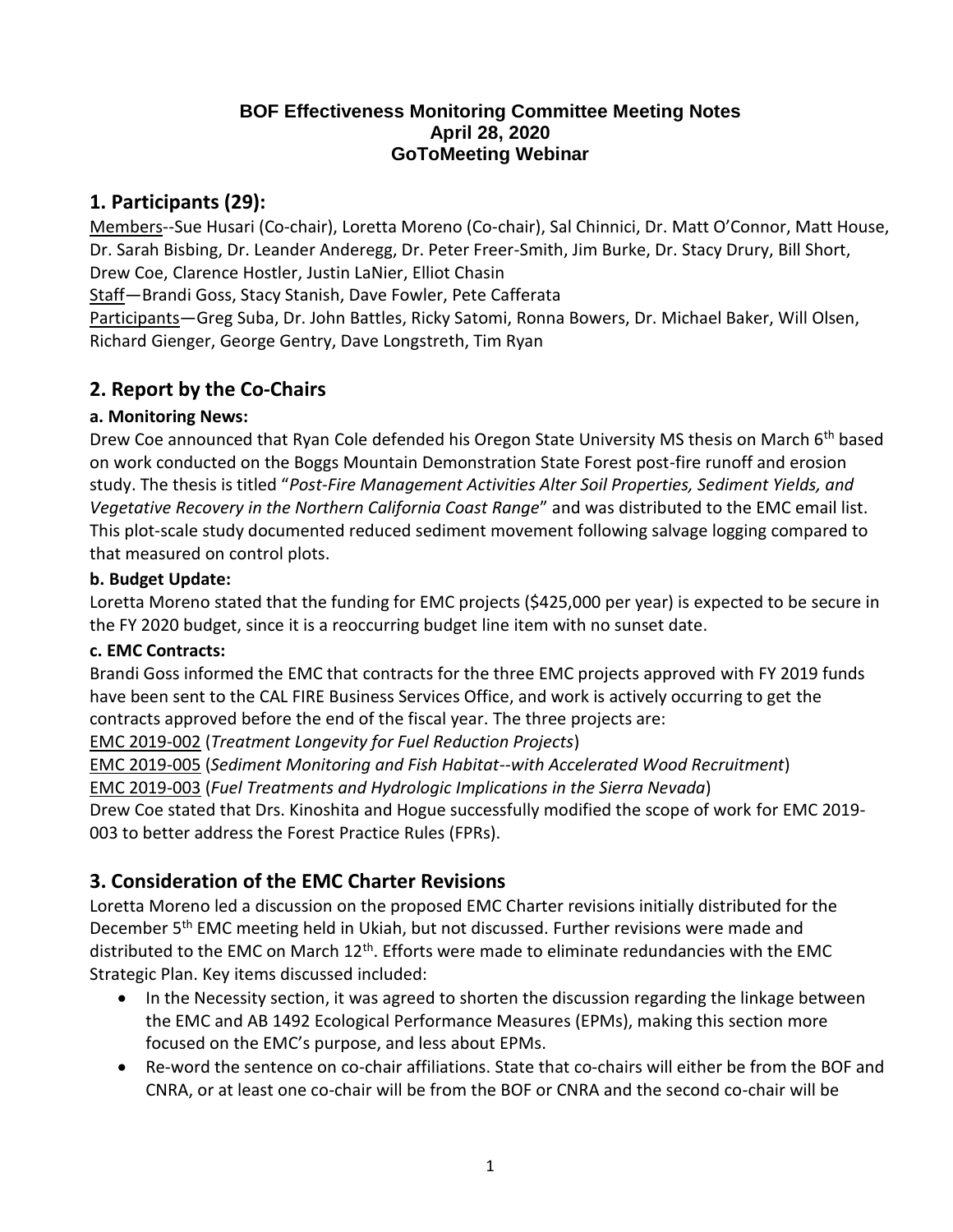selected from the EMC membership. Consideration will be given to adding a third co-chair from the public.

- Remove Secretary Crowfoot's name from the document and state that the Secretary for Natural Resources will be consulted regarding agency representation on the EMC.
- Reword the sentence stating "Agency representatives will act as consultants rather than direct members." Make the Charter clear that there will only be one voting member from each agency. Consider adding verbiage stating that an agency alternate may vote for the agency when the EMC member from that agency is unable to attend a meeting.
- In the Reports and Adaptive Management Process section of the Charter, add a sentence stating that the EMC shall encourage publication of reports in scientific journals.

### **These edits and other minor edits discussed are to be made by the EMC co-chairs and BOF staff by May 12th. A revised version will be sent to the EMC for review, with action to be taken on the new version of the Charter at the next EMC meeting.**

# **4. Project Update on the Class II-Large Watercourse Study (EMC-2015-001)**

Drew Coe provided a PowerPoint presentation on the Oregon State University Class II-Large Monitoring Study being conducted by Drs. Catalina Segura and Kevin Bladon. OSU MS student Adam Pate defended his thesis on Project 1 of this study (*Regional Effectiveness of Rules for Class II-L Watercourse Identification*) in August 2019, and OSU PhD student Austin Wissler is currently writing up the Project 2 component of the study (*How Does Stream Temperature Propagate in the Downstream Direction?*) as the first chapter of his dissertation.

The EMC contract for this project was approved in June 2017, with field work for Project 1 completed in 2018. Field work for Project 2 began in 2018 and is continuing. The contract agreement has been extended to May 2020. Drs. Segura and Bladon have reanalyzed the data for Project 1 and reframed the findings. A manuscript for Project 1 is to be submitted by May 2020, and the manuscript for Project 2 is expected to be submitted during the summer of 2020.

Project 1 evaluated 101 streams in four geomorphic provinces (Northern Coast Ranges, Klamath Mountains, Cascade Range, and Sierra Nevada). Field work took place in three Jackson Demonstration State Forest (JDSF) watersheds, two upper Klamath River basins, the South Cow Creek watershed in LaTour Demonstration State Forest, and the Yuba River watershed near Downieville. Sampling occurred from late June to early September in 2018, and was done in areas that had not been recently harvested, burned, or had visible water diversions. Stream survey reaches were 20 times active channel width, and 10 cross-sections at a minimum of 6-m spacing were established. Flow presence or absence was documented at the cross-sections and at the reach scale. A distinction was made between flow connectivity and flow permanence. Sixteen geospatial variables were used in the analyses.

Project 1 results indicated that 68% of the streams in the Klamath province were perennial (i.e., flow permanence, with water flowing continuously within the entire surveyed reach), while only 31%, 40%, and 32% of the Cascades, Sierra Nevada, and North Coast streams were perennial, respectively. In terms of network connectivity (i.e., water flowing at the confluence with a Class I watercourse), 84% of the streams in the Klamath Mountains and 80% of the streams in the North Coast were connected, while only 46% of the streams in the Cascades and 48% of the streams in the Sierra Nevada were connected.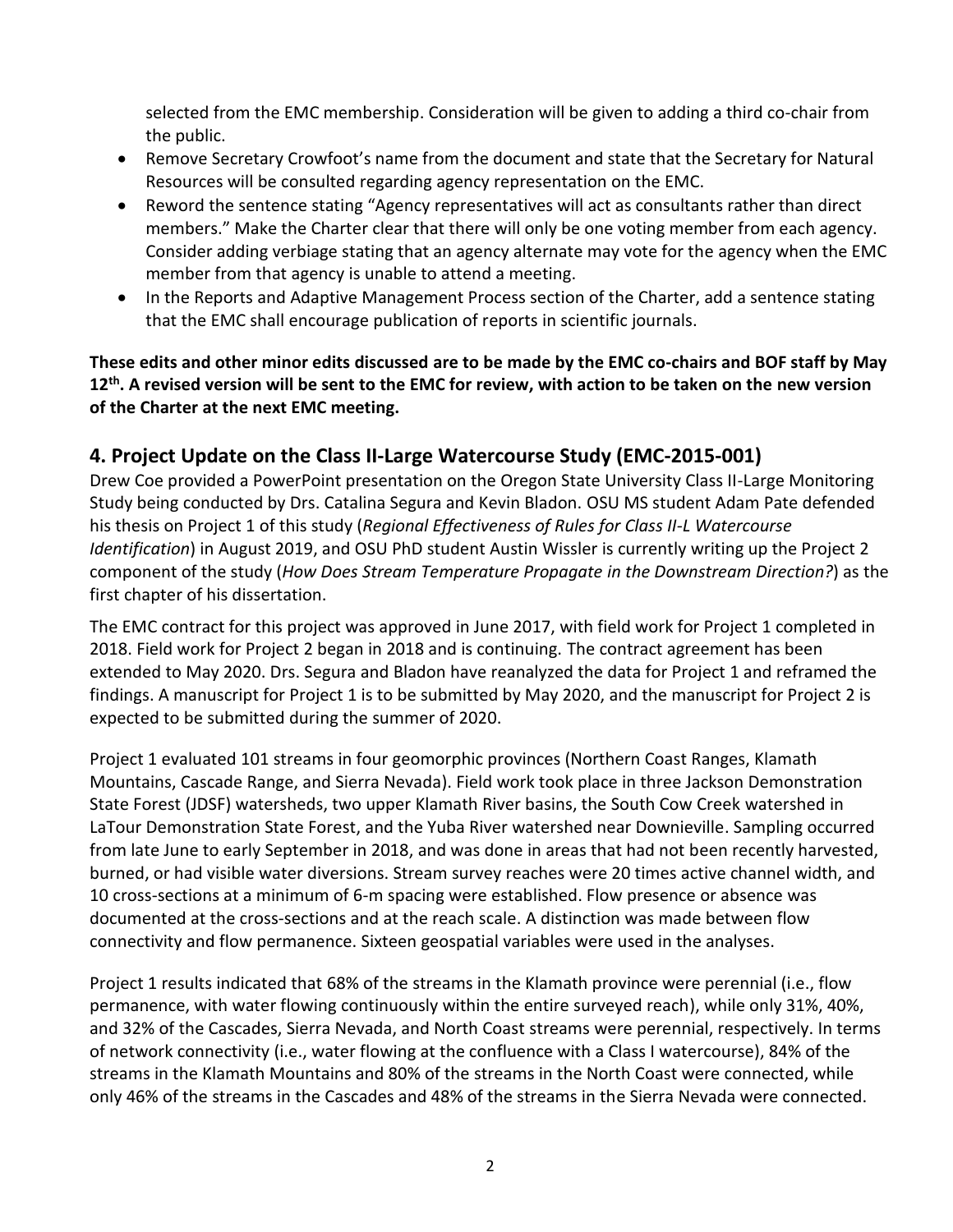Median drainage areas documented for the perennial and connected streams were found to be relatively close to the rule requirements, but there was considerable variability in the dataset. Drainage area was found to be a much more important factor than active channel width for explaining perennial flow and connectivity.

Using random forest statistical analysis, this study found that for Class IIs that are perennial, the most important variables are:

- 16<sup>th</sup> percentile of streambed particle size ( $D_{16}$ ) smaller grain sizes are more perennial
- Winter precipitation as taken from PRISM more winter ppt generates more perennial
- Drainage area more drainage area is more perennial

Channel width is  $14<sup>th</sup>$  on the list of parameters in terms of importance.

For Class IIs that are connected near the confluence of a larger stream, the most important variables are:

- Winter precipitation as taken from PRISM more winter ppt is more connected
- 16<sup>th</sup> percentile of streambed particle size ( $D_{16}$ ) smaller grain sizes are more connected
- Spring precipitation as taken from PRISM more spring ppt is more connected

Drainage area is the  $7<sup>th</sup>$  most important variable, and channel width is the 13<sup>th</sup> most important variable.

A smaller grain size may be important for perennial and/or connected flow for a variety of reasons, including (1) a finer grain size reflects a less permeable bed, which means water does not permeate into the hyporheic zone or groundwater; and/or (2) a finer grain size reflects a less flashy hydrologic system (i.e., less flashy means less stream power/shear stress which means smaller grain size), which allows more rainfall to be stored within catchment hillslopes to be metered out during the summer rather than as part of the storm peak.

Regarding Project 2, stream temperature propagation downstream, thermistor data have been collected from Caspar Creek in JDSF and Latour Demonstration State Forest. The LaTour data show downstream warming until there is groundwater input, while the Caspar Creek data reveal a slight downstream warming trend or no warming. A closer coupling of air temperature to water temperature exists for the Caspar data compared to the LaTour data.

Overall, data analyses conducted to date show that there are no clear thresholds for either width or drainage area for connectivity and flow permanence. Channel geometry relationships were ineffective at distinguishing perennial or connected streams from non-perennial or disconnected streams across the study area. Downstream cooling was found to be a possibility in groundwater dominated systems. EMC discussion of this study centered around the difficulty of translating these results into potential rule changes. Making rules to reflect these findings was stated as being very difficult, since the best rules are those easy to use in the field, and there is considerable complexity with these study results.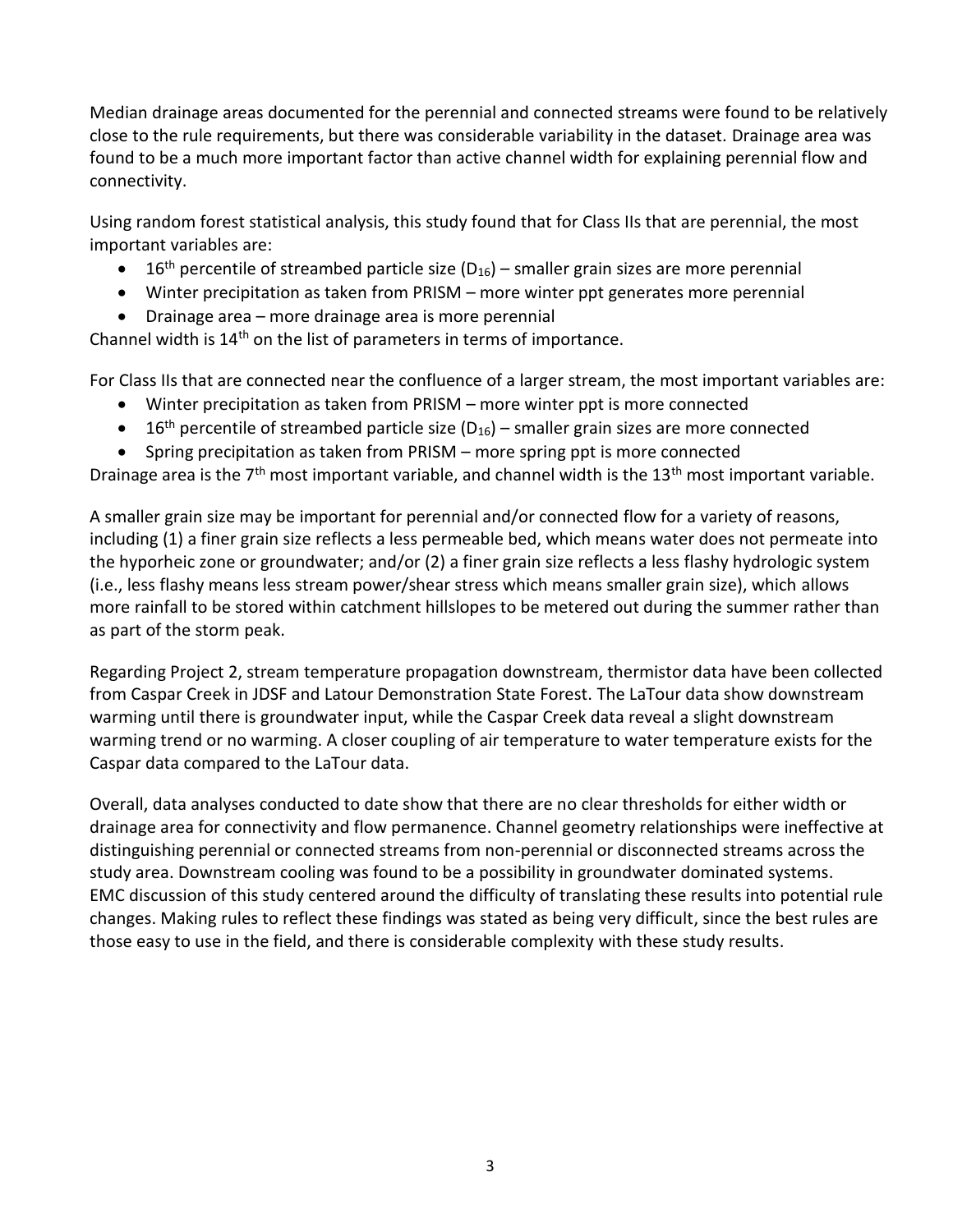# **5. Discussion of Science to Policy Framework**

Loretta Moreno and Drew Coe provided a PowerPoint presentation and led a discussion on moving science to policy using adaptive management, based on the EMC's need to transfer study results to the Board. The presentation was centered around the components of the adaptive management cycle. Some of the key questions/decision points covered in the PowerPoint included (see Figure 1, modified adaptive management loop):

### **Critical Scientific Question and Monitoring Plan**

- Are critical questions (per the EMC Strategic Plan) being strategically funded?
- Is the EMC funding projects in a coordinated manner to build confidence in research results?
- Can we improve how we manage and select research projects in the future?
- Are studies being selected that are designed to see if rule/policy intent is being met, or if specific rules and/or management approaches are effective?
	- $\circ$  EMC prioritizes general/specific questions on an annual basis; this needs to be a much more explicit process than that currently detailed in the EMC Strategic Plan.

### **Monitoring Design and Implementation**

- Is scale (temporal/spatial) representative? Minimum standards (scope, scale, sample size, etc.) need to be addressed to translate study results to regional and/or statewide policy application.
	- o EMC creates a technical subgroup to (a) identify landowner or land base to perform study, (b) define scope of work, methods and sample design, (c) do targeted outreach to members of the academic community to gauge interest in collaborative monitoring/research effort; and/or (d) put out a request for proposal (RFP) to implement scope of work (optional if multiple interested PIs).

### **Results and Evaluation**

- Does study confer sufficient evidence to affect policy change?
- Are study results scientifically relevant and significant?
- EMC member or technical support staff work with the PI to distill study results in a way that is appropriate and relevant for decision making.
	- o Analyze, prepare, and review findings. This can be done by peer-reviewed literature and/or technical reports.

### **Policy/Rule Modification**

- To provide sufficient decision space for policy makers, what are the full and objective range of policy options as a result of the study and related science?
	- $\circ$  Communicate findings to the BOF and the Forest Practice Committee, done by technical subgroup or the PI.

There was EMC consensus that a proactive, more focused approach for selecting projects for the EMC to fund in the future is preferred over the current passive approach, so that we do not need to search for a linkage to the FPRs. While a targeted approach was favored, it was stressed that this should not be a targeted *university/academic* approach (need diversity for PIs and to conduct extensive outreach). Advantages and disadvantages of using an RFP approach were discussed. Limitations of a relatively small amount of funding, existing contracting requirements, and the time frame for developing contracts were raised. Before a contract is finalized with a PI, it was agreed that we need to include a formalized engagement process between the EMC and the researcher to ensure better coordination (making sure that key steps are followed and expectations are understood).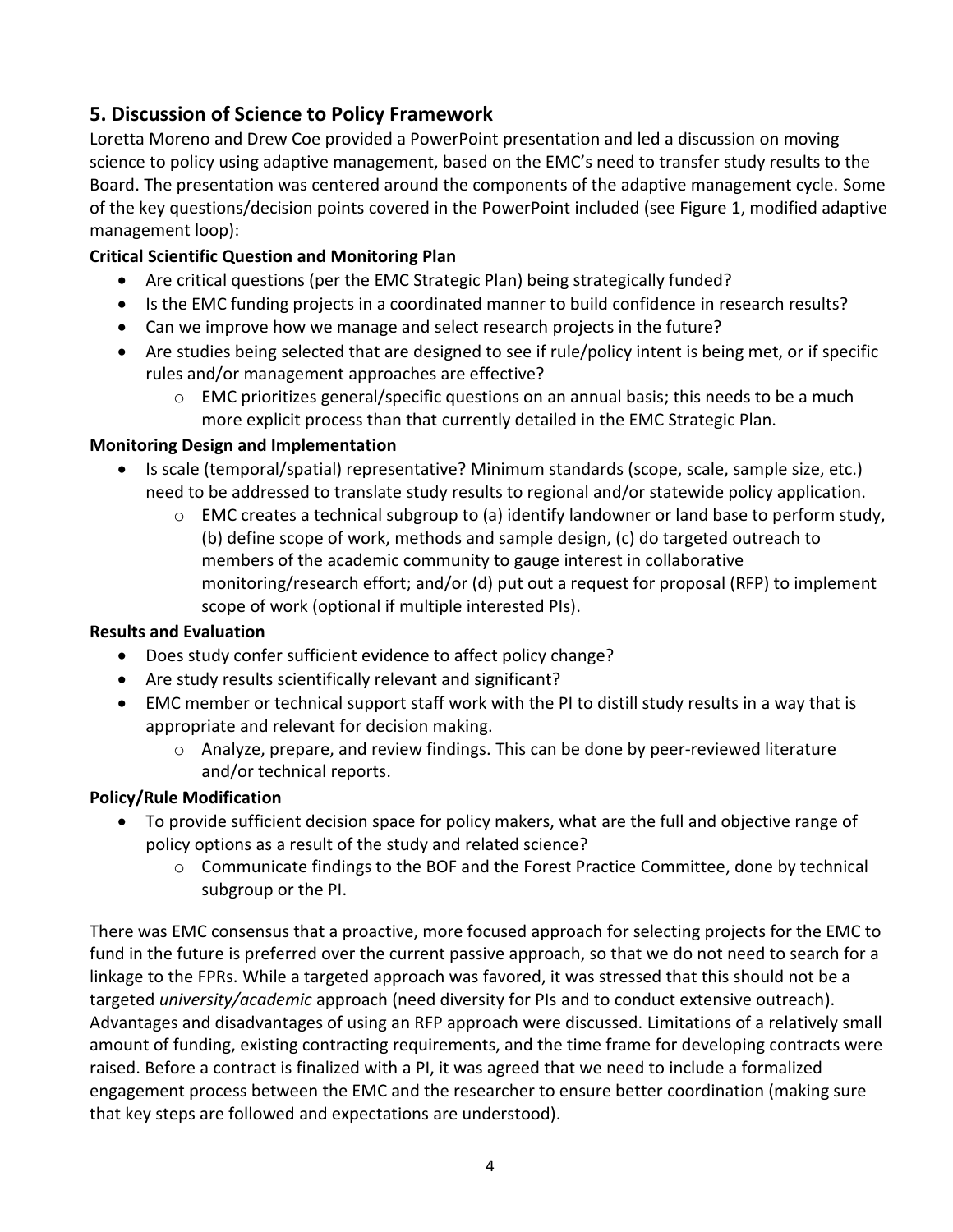Technical subgroups were discussed as an approach to (a) develop annual EMC funding focus/critical questions; and (b) work with the PIs in the early project development design phase, and then later to ensure that results are packaged appropriately for FPC response/use. Bagley-Keene Open Meeting Act (limit of two EMC members, limitations on serial meetings, etc.) requirements were discussed as reasons why it will be difficult to form a technical subgroup. Alternatives discussed were to (1) have the EMC meet more frequently, or (2) obtain greater commitments from CAL FIRE and the other agencies to formally assign staff to help develop EMC objectives. Additionally, co-chair Husari suggested that it would be appropriate to determine what topics the BOF wants monitoring information on, looking at the policy questions the Board is working on every year to guide determination of appropriate critical questions (i.e., more two-way interaction with the Board using their priorities).

**Action items include: (1) Board staff (Matt Dias, Brandi Goss) will meet with the Board's legal counsel to discuss options regarding forming a technical subgroup, (2) BOF staff will schedule two meetings in May and June to develop critical questions for the FY 2020 funding cycle, (3) additional comments on this agenda item are to be sent via email to Brandi Goss.**

### **6. Public Forum**

None

## **7. Future Meeting Locations and Dates**

Brandi Goss will send out Doodle polls for EMC meetings in May and June (virtual meetings).

### **8. Announcements**

No scientific conferences, symposiums, or workshops were announced.

Bill Short provided a map showing the publicly available LiDAR status for California; data can be accessed from the [USGS data portal](https://www.usgs.gov/core-science-systems/ngp/tnm-delivery/gis-data-download) (https://www.usgs.gov/core-science-systems/ngp/tnm-delivery/gis-datadownload) (see Figure 2).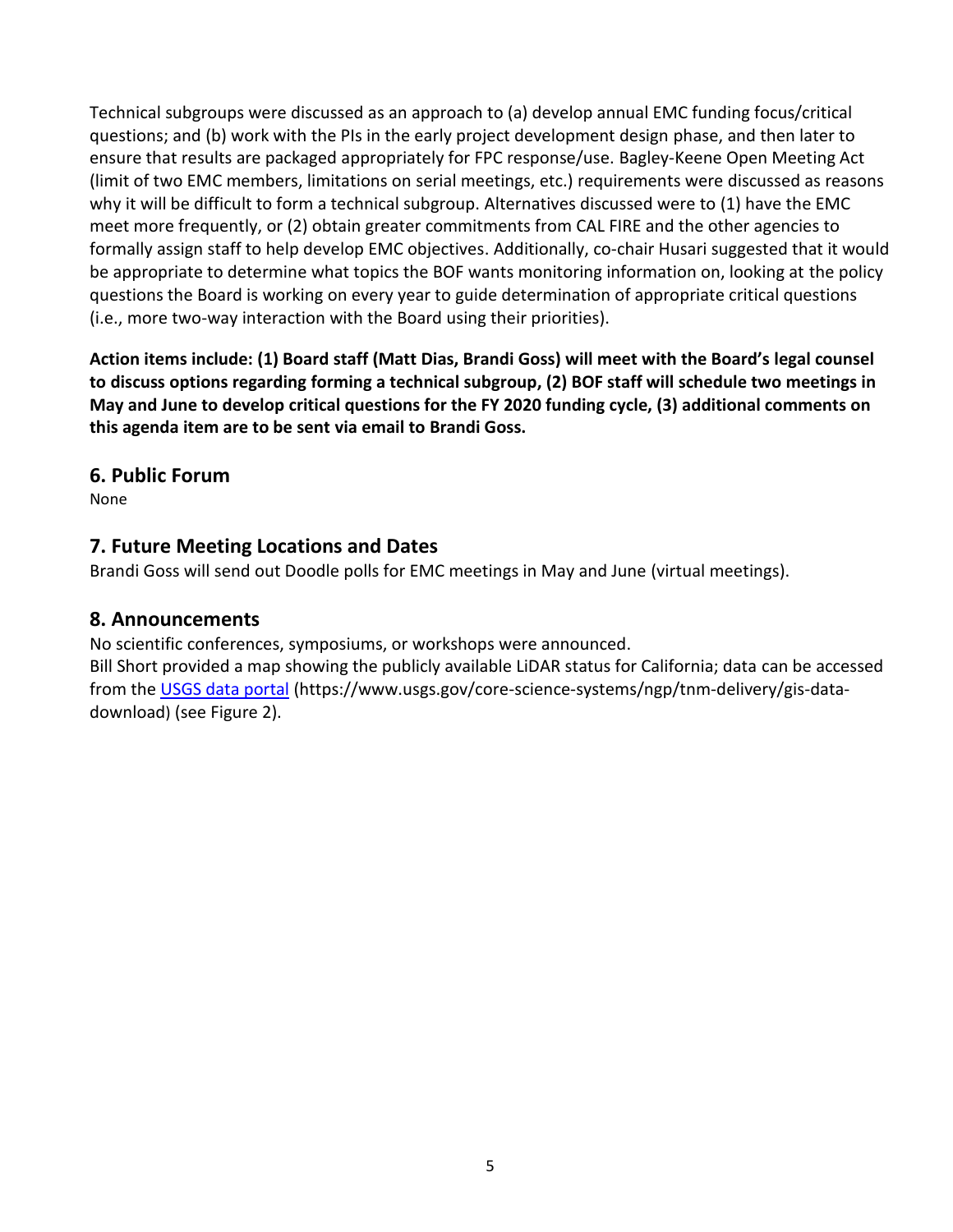

Figure 1. Modified adaptive management loop. Yellow boxes require additional work.